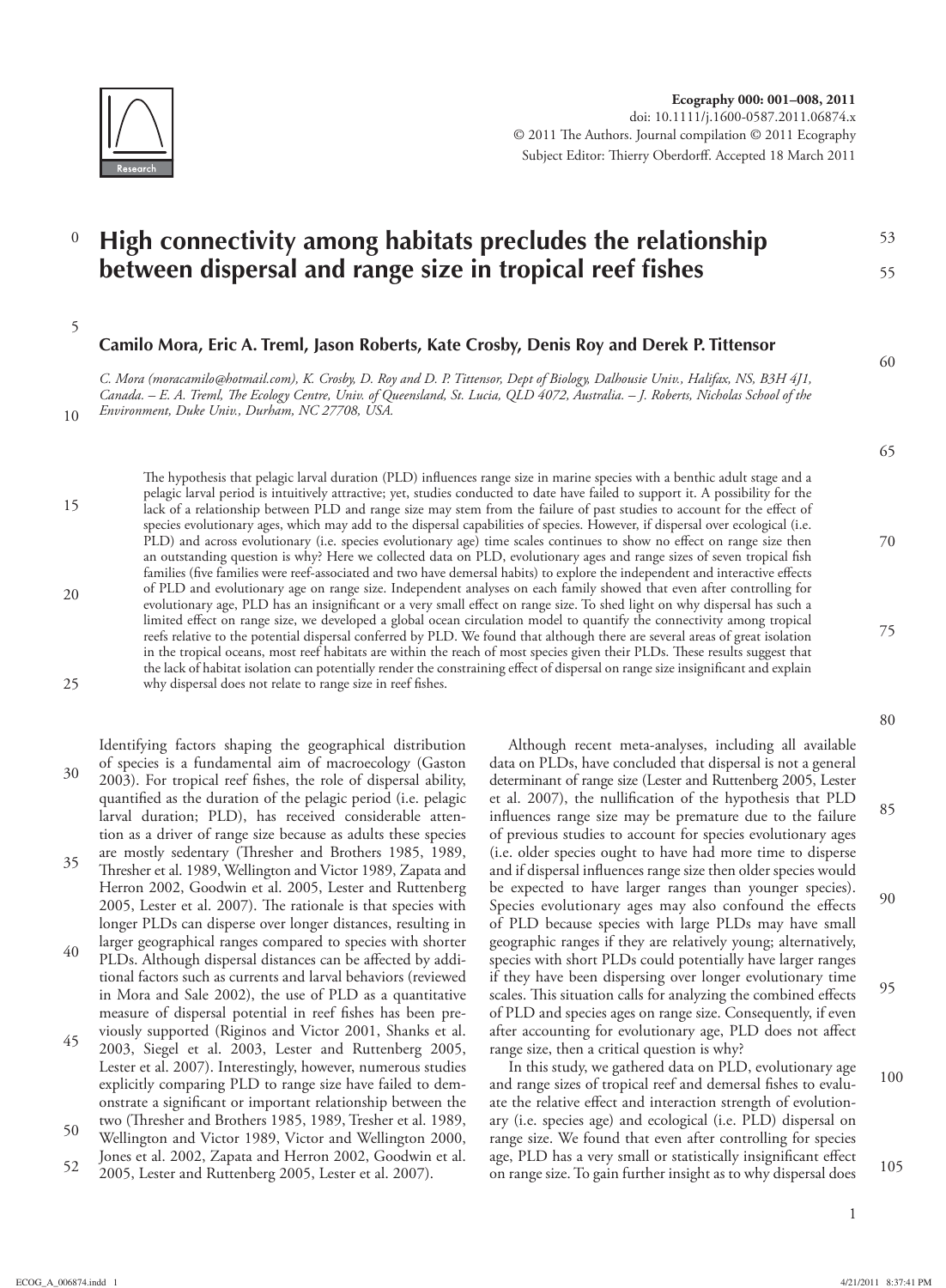- 0 not affect range sizes, we developed a global ocean circulation model to quantify the isolation of tropical reefs relative to the potential dispersal conferred by species-specific PLD. We found that although there are areas of great isolation in tropical oceans, most reef habitats are within reach
- 5 of most species' PLD. These results suggest that the lack of isolation of habitats likely renders insignificant the potential constraints of PLD on range size.

#### 10 **Methods**

 We assembled three independent databases on the PLD, evolutionary age and range size of tropical reef fishes. We started with an extensive literature search on published PLDs of

- 15 reef fishes. We then searched for available phylogenies of fish families for which we collected data on PLD for ten or more species. All phylogenies were digitized and analyzed with the programs treesnatcher v1.0 (Laubach and von Haeseler 2007) and the 'ape' package in R (R Development
- 20 Core Team 2010, <www.r-project.org>) to obtain the age of each species in the case of ultrametric trees (i.e. where branch lengths represent the actual evolutionary age in millions of years) or the genetic distance between pairs of species in the case of phylogenetic trees. Most phylogenies were already
- 25 dated using fossils or time of known bifurcation events, but, in one family (i.e. Pomacentridae) trees were only available as genetic difference, in which case genetic dissimilarity to the most recent sister species was assumed to be a surrogate of age since divergence (Webb and Gaston 2000, Coyne and
- 30 Orr 2004, Stelkens et al. 2010). When a species had more than one sister species, we calculated the average pairwise genetic distance between the one species and all sister species in the clade (see Webb and Gaston 2000 for details). In most cases, phylogenies were based on multiple markers
- 35 (i.e. mitochondrial and nuclear) to accommodate differential modes of inheritance (i.e. maternal vs biparental), differences in effective population size (i.e. small vs large), variable recombination (no recombination in mtDNA) and mutation (i.e. nuclear-slower, mtDNA faster) rates.
- 40 For species with data on PLD and evolutionary age, we gathered biogeographical records from multiple sources, including the Ocean Biogeographic Information System (<www.iobis.org>), the Global Biodiversity Information Facility (<www.gbif.org>), and 70 check lists of reef fish
- 45 species used in Mora et al. (2003). To remove records that were clearly outside the established range of each species and which likely reflected known errors in these data sources (Robertson 2008), all records were grouped into an Arc-GIS shapefile and compared against the distribution of each
- 50 species as reported in general reef fish books (Randall et al. 1990, Allen and Robertson 1994, Allen et al. 1997). Once all records were validated, species-specific ranges were measured as the distance between the two most separated locations where the species was recorded (none of the species
- 55 60 analyzed have antitropical distributions). For the families for which we obtained data on all variables, we ran generalized linear models with range size as the dependent variable and PLD and evolutionary age as independent variables. Given our expectation that evolutionary age and PLD may interact, the model also included an interaction term between these

61 two variables. We also included ocean as a factor to allow for differences between ocean basins.

65 70 75 80 85 90 To quantify the isolation of reef habitats in tropical oceans and the barriers it imposes on the dispersal of reef fishes, we calculated the fraction of species whose PLDs is not long enough to bridge the different gaps between reef habitats. For this, we modeled the long-term average dispersal of reef fish larvae from every potential reef habitat in the world in the band between 45°N and 45°S. We started by creating a global database on available habitats for the establishment of reef fishes. Our data included the distribution of coral reefs [global data from Mora et al. (2006), which concatenates data from digitized maps and satellite images], rocky reefs from the tidal zone down to 100 m depth [global data from Halpern et al. (2008)] and seamounts whose peaks are  $\leq$ 100 m below the surface of the water (global data from Wessel 2001, Yesson et al. 2011). We considered both coral and rocky reefs as previous studies have indicated that, with very few exceptions, most reef fish species can inhabit both reef types (Robertson 1998). We also included seamounts to consider their role as stepping stones in the expansion of species ranges. There are additional sources of potential habitats to reef fishes that we did not include given the lack of global data such as seaports, wrecks, oil rigs, etc. Yet the inclusion of these artificial structures should make patterns of isolation less pronounced as such habitats could also act as stepping stones making our results about connectivity conservative. The habitat database was divided in cells of  $25 \text{ km}^2$  (i.e. we created a global grid of 25 km<sup>2</sup> cells and selected all cells that overlapped any of the habitats considered). This coarsening of the habitat data was necessary to optimize the computational approach described below.

95 100 105 110 115 121 We modeled the potential larval dispersal among all habitat patches (connectivity) given contemporary patterns of ocean currents using the modeling framework of Treml et al. 2008, implemented by the Marine Geospatial Ecology Tools software (Roberts et al. 2010) ver. 0.8. This framework simulates the dispersal of larvae from each habitat patch by dynamic ocean currents using an advection transport algorithm (Smolarkiewicz and Margolin 1998) and by turbulent diffusion. In this scheme, larvae are treated as a dye concentrated initially at the source habitat patch and spread by advection and diffusion as the simulation progresses (see example in the animation provided in the Supplementary materials). When larvae encounter downstream habitat patches, they settle and are removed from the water. The simulator tracks the quantity of larvae settled at each time step and calculates an asymmetric dispersal matrix giving the minimum time required for larvae to disperse between all pairs of habitat patches. To drive the model's advection algorithm, we used ocean surface currents from the HYCOM + NCODA Global 1/12° Analysis (Chassignet et al. 2009, downloaded from <http://www.hycom.org/ dataserver/glb-analysis $>$  in July 2010). This database provides high-resolution daily estimates of the state of the global ocean by assimilating sea surface height, temperature, salinity, and ice concentration measurements obtained by satellites and in situ sources. The model describes well the deep open ocean, shallow coastal areas, and the mixed layer (Chassignet et al. 2009). To account for seasonal and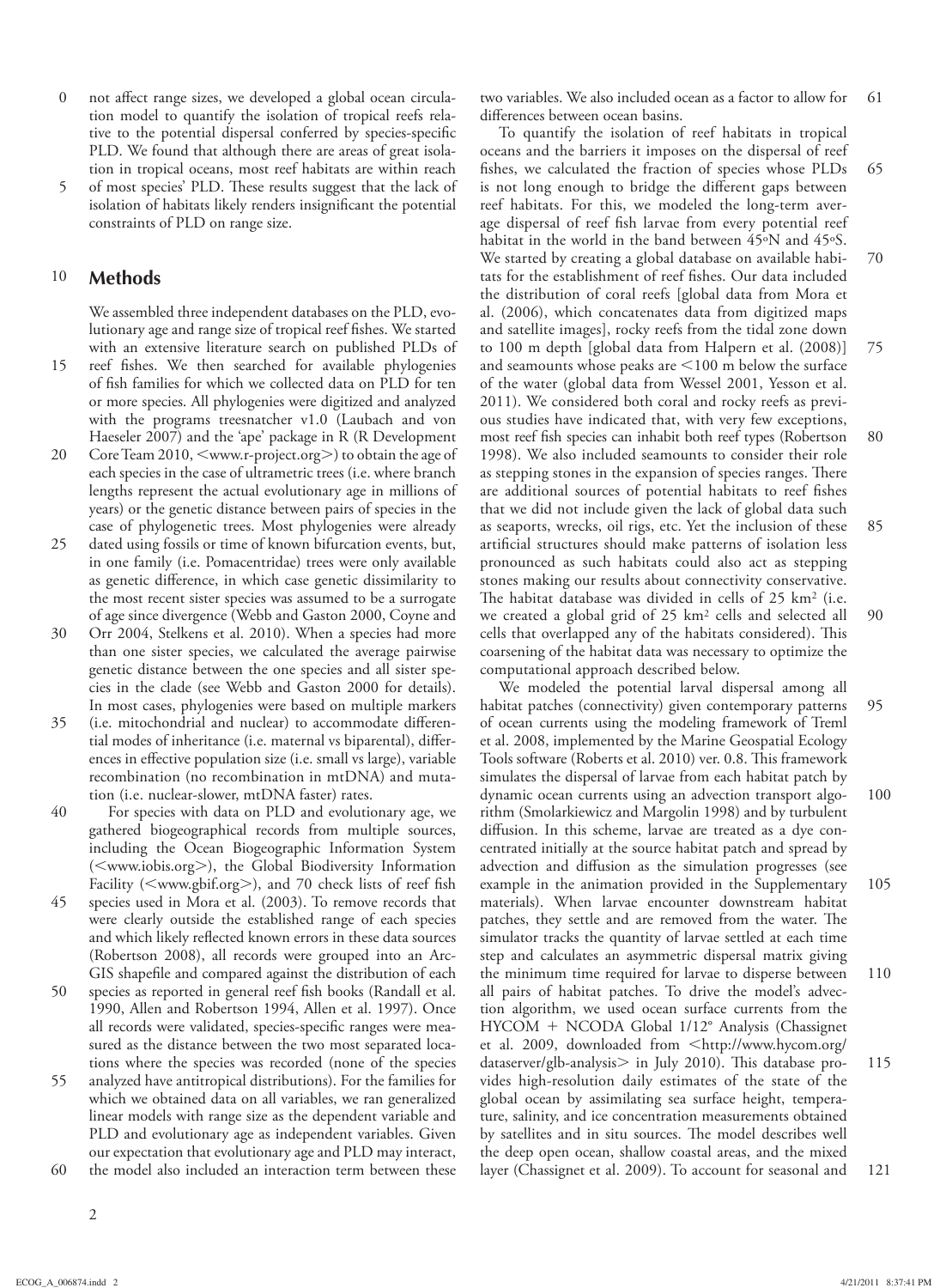- 0 inter-annual variability in currents, we performed four dispersal simulations per year for the entire time span available in the HYCOM + NCODA dataset (i.e. 2004–2009, for a total of 24 simulations). The time period for which hydrodynamic data was available encompasses enough vari-
- 5 10 ability in episodic events known to affect water circulation (Supplementary material Appendix 1 Fig. A1), suggesting that our results reflect the generality of larval connectivity in the tropical ocean. It is clear, however, that a longer time frame would likely increase the chances of infrequent dispersal events making our results more conservative.

 We released larvae at the midpoint of each season (i.e. 2 February, 5 May, 6 August, and 11 November) and simulated dispersal for 100 d, a duration encompassing the majority of PLDs in tropical reef fishes (Supplementary material). After

- 15 completing the 24 simulations, we created a single asymmetric dispersal matrix giving the minimum dispersal time between all pairs of habitat patches obtained over the entire set of simulations. We then compared these times to the database of PLDs to calculate the fraction of species whose
- 20 PLD was shorter than the time it took to cross the different gaps between patches, thereby highlighting where biogeographical barriers to the dispersal of reef fishes are likely to exist in the world's tropical reefs.

### 25

## **Results**

 We collected data on PLD for 547 species in 67 families from 137 sources (Supplementary material). Only 13 families had

- 30 data on PLD for more than 10 species (i.e. Pomacentridae, Labridae, Pomacanthidae, Gobiidae, Acanthuridae, Chaetodontidae, Lutjanidae, Anguillidae, Serranidae, Sparidae, Blenniidae, Scombridae and Pleuronectidae). Of these families, we found representative phylogenies for seven families
- 35 [i.e. Pomacentridae (Cooper et al. 2009), Labridae (Cowman et al. 2009), Pomacanthidae (Bellwood et al. 2004), Chaetodontidae (Bellwood et al. 2010), Anguillidae (Minegishi et al. 2005), Serranidae (Craig and Hastings 2007) and Sparidae (Chiba et al. 2009)]. Most of these families comprise
- 40 reef-associated species with the exception of Anguillidae and Sparidae, which are mostly dermersal (Supplementary material). We maintained data on all seven families as the hypothesis that dispersal influences ranges size is relevant to all families with benthic habitat associations. In combination,
- 45 we obtained data on species PLDs and evolutionary ages for 183 species in the seven families. For the species in these seven families, we obtained 98, 385 biogeographical records, all of which were verified visually against their reported distribution in general reef fish books (see Methods). All of the
- 50 seven families analyzed have relatively large body sizes suggesting that these species have a high sighting probability. Additionally, fish assemblages on reefs are the best sampled in the world's oceans (Mora et al. 2008) and for at least the Pacific and Indian Oceans we used published checklists of
- 55 species, which are known to be relatively complete. These facts combined suggest that the records we obtained are very likely to provide a reliable indication on the distribution of the analyzed species.
- 60 We found that neither the main effects of PLD or evolutionary age nor their interaction were important

61 65 70 determinants of species geographical ranges in the seven independently analyzed families (Fig. 1). We kept the analyses for each family independent because the lack of phylogenetic data on the relatives among families and consistency on the genetic markers among studies prevents the concatenation of all families into a single phylogenetic 'supertree'. The analyses on each family show that geographical ranges were equally variable in size along the entire series of PLDs and species evolutionary ages (Fig. 1). Only Pomacentrids showed a significant but weak relationship with PLD, which explained  $\leq 4\%$  of the variance in range sizes (Fig. 1). In the other six families, the relationships between range size and PLD and evolutionary age and their interaction were statistically non-significant (Fig. 1).

75 80 85 90 95 100 105 110 115 121 The world's tropical oceans have several regions of great isolation for reefs, such as the region between the central and eastern Pacific, the central Atlantic, and the central Indian Ocean, where distances to the nearest potential reef habitat can be as large as 1700 km (Fig. 2a). When considering isolation under hydrodynamic conditions many of these distances can be traversed over relatively short time periods. Only among few reefs were there travel times  $>$  100 d (Fig. 2b); this was due to a combination of long distances of separation and slow current speeds (i.e. the eastern and southern Pacific and the south Indian Ocean) (Fig. 2b). For the majority of tropical oceans, travel times between reef patches were on the order of 30–100 d (Fig. 2c). Among the 547 species for which we collected data on PLD, the average PLD was  $42.6$  d (stdev  $= 41.5$ ) with several species having PLDs of over 100 d (Supplementary material). As result, when comparing the duration of the pelagic larval stage to the times to cross between reef patches, we found that few species are filtered by isolation across the tropical oceans. Only two geographical locations could potentially filter reef fish species through dispersal limitations at PLDs >70–80 d (~88% of species filtered). One occurred along the fringes between the central and eastern Pacific (i.e. the Eastern Pacific Barrier) and the other between the western and eastern Atlantic (Fig. 2c, d). Other than these two gaps, which are known to define different biogeographical regions with distinctive fish faunas (MacPherson 2002, Mora and Robertson 2005a, b, Floeter et al. 2008), most of the habitats in the ocean are within the travel time conferred by the PLD of most reef fishes (Fig. 2d). Note that this pattern on the isolation by dispersal of reef fishes is highly conservative because we considered average PLD and average daily currents at a 25 km<sup>2</sup> resolution. If maximum PLDs and higher resolution currents were used, the levels of isolation may have been smaller given the greater current speeds and dispersal potential. Similarly, we did not consider the potential extreme events of dispersal that some species may experience through their association with floating objects (Mora et al. 2001, Castro et al. 2002). Note: we did not use maximum PLD in our analyses because the availability of such data was variable among sources; furthermore, among studies sampling size to estimate PLDs was often small and variable making maximum PLD not a very reliable metric for comparison among species; that is, extreme events of dispersal are expected to be rare and therefore extensive sampling is required to reliably quantify them.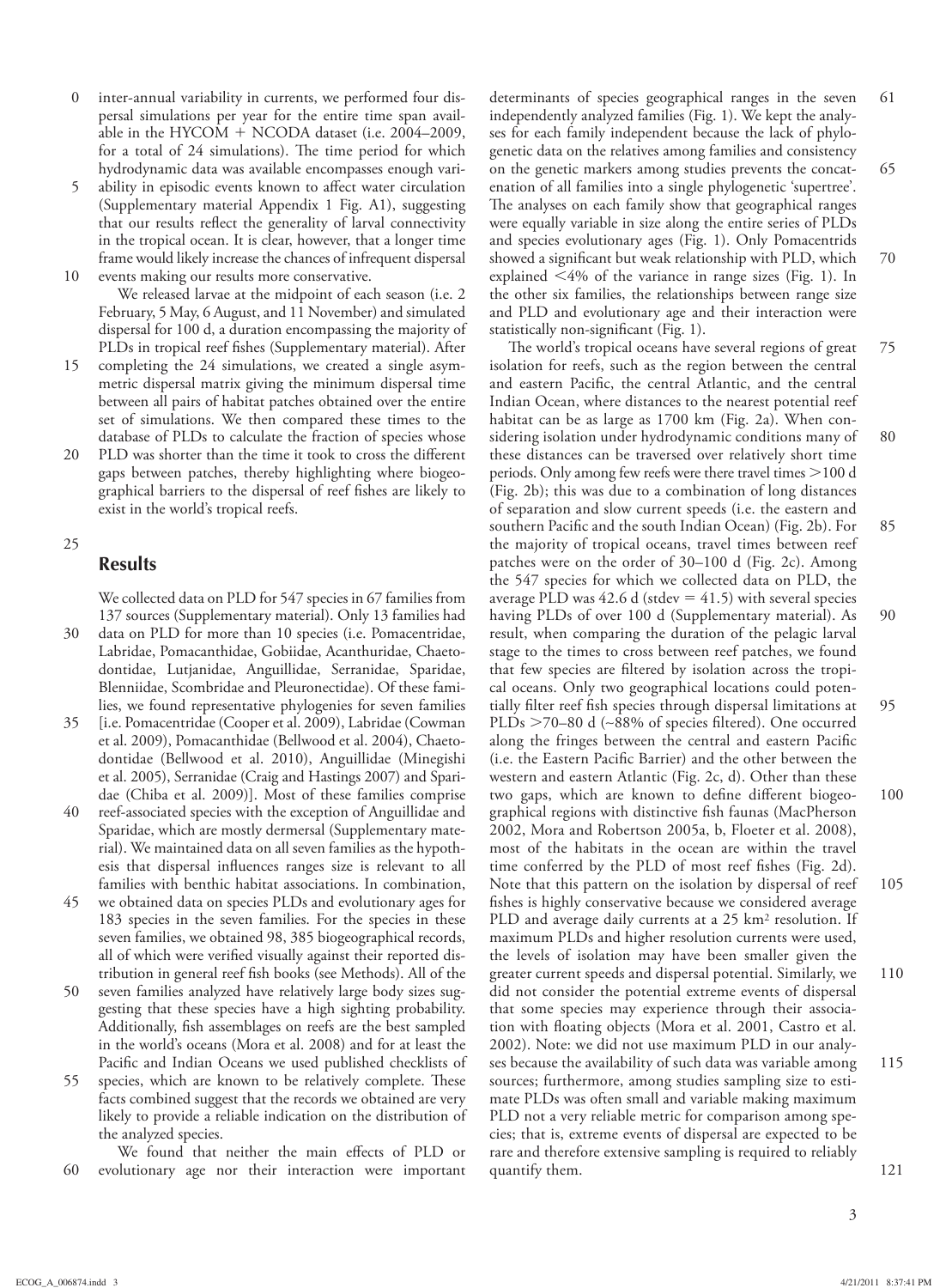

50 110 Figure 1. Interaction between range size, pelagic larval duration (PLD) and species evolutionary ages in seven fish families. Also plotted are the summary results of generalized linear models, including range size as dependent variable and PLD, evolutionary age and their interaction as independent variables and ocean as a factor.

## **Discussion**

55 60 Dispersal during the pelagic larval stage has been an appealing variable to marine macroecologists for explaining variations in range size among species with a pelagic larval period and a benthic adult life (Thresher and Brothers 1985, 1989, Thresher et al. 1989, Wellington and Victor 1989, Victor and Wellington 2000, Jones et al. 2002, Zapata and Herron

115 121 2002, Goodwin et al. 2005, Lester and Ruttenberg 2005, Lester et al. 2007). Although it is reasonable to think that longer larval periods should relate to larger geographical ranges, this hypothesis has received little empirical support (Lester and Ruttenberg 2005, Lester et al. 2007). However, the outright rejection of this hypothesis may be premature because previous work failed to incorporate aspects of the evolutionary time over which species have been dispersing.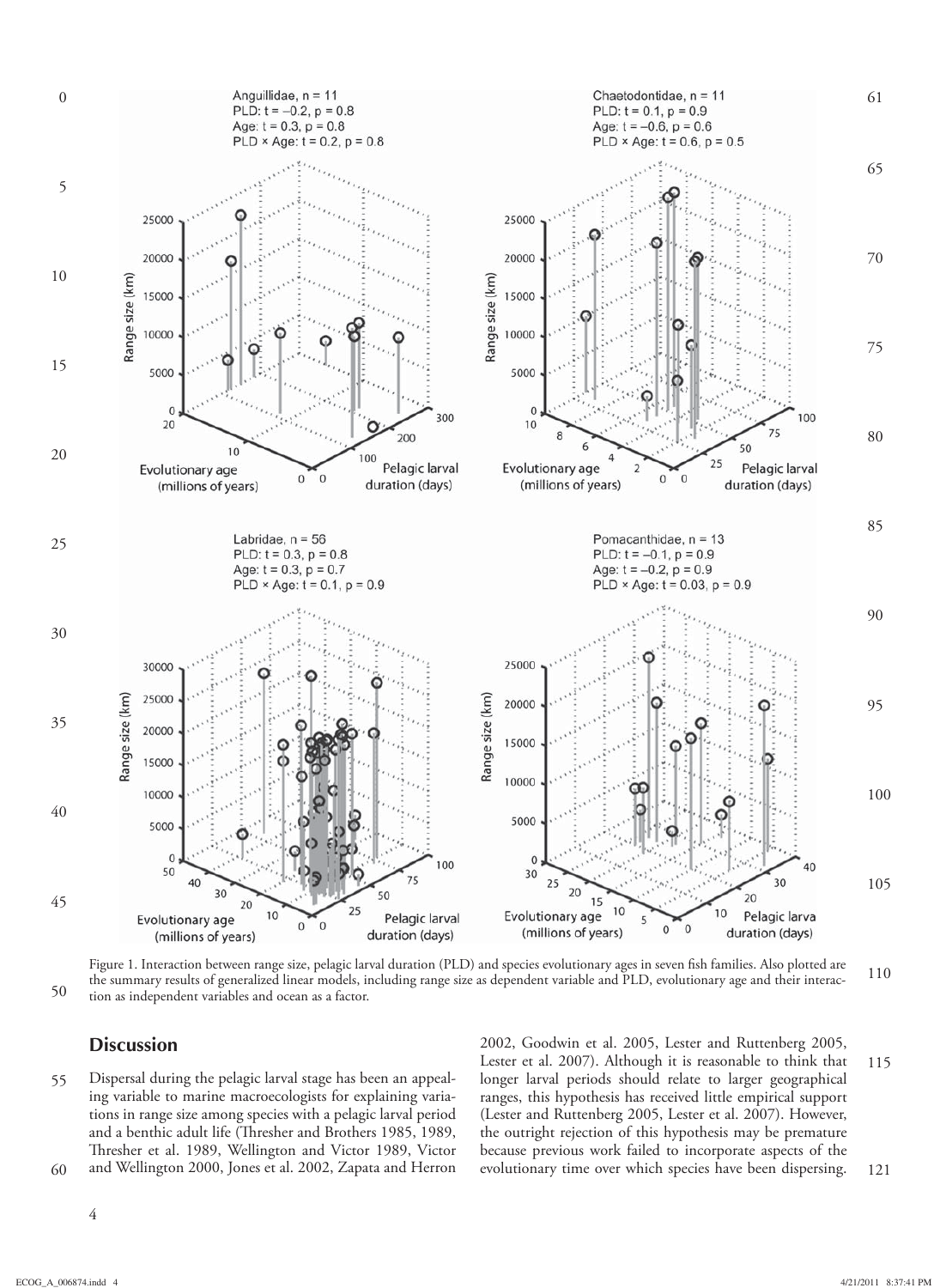

50

In this study, we carried out independent tests in seven different families and showed that even after controlling for evolutionary age, the duration of the pelagic larval stage has little effect in determining range size. To explain why dis-

55 60 persal does not influence range size, we demonstrated that shallow reef habitats, although variably isolated, are commonly within reach of most species PLDs when taking ocean currents into account. In fact, empirical studies suggest that even some of the dispersal barriers identified in this study, such as that between the central and eastern Pacific (Lessios and Robertson 2006) and that in the central Atlantic (Rocha et al. 2002, Carlin et al. 2003) are sporadically permeable to propagules on either side.

115 121 The hypothesis that dispersal affects range size assumes a gradient of suitable habitat isolation such that species with different dispersal capabilities are capable of moving differentially along the gradient, which should in turn yield a positive relationship between range size and dispersal capabilities. Our results indicate that with the exception of two major oceanic gaps between the central and eastern Pacific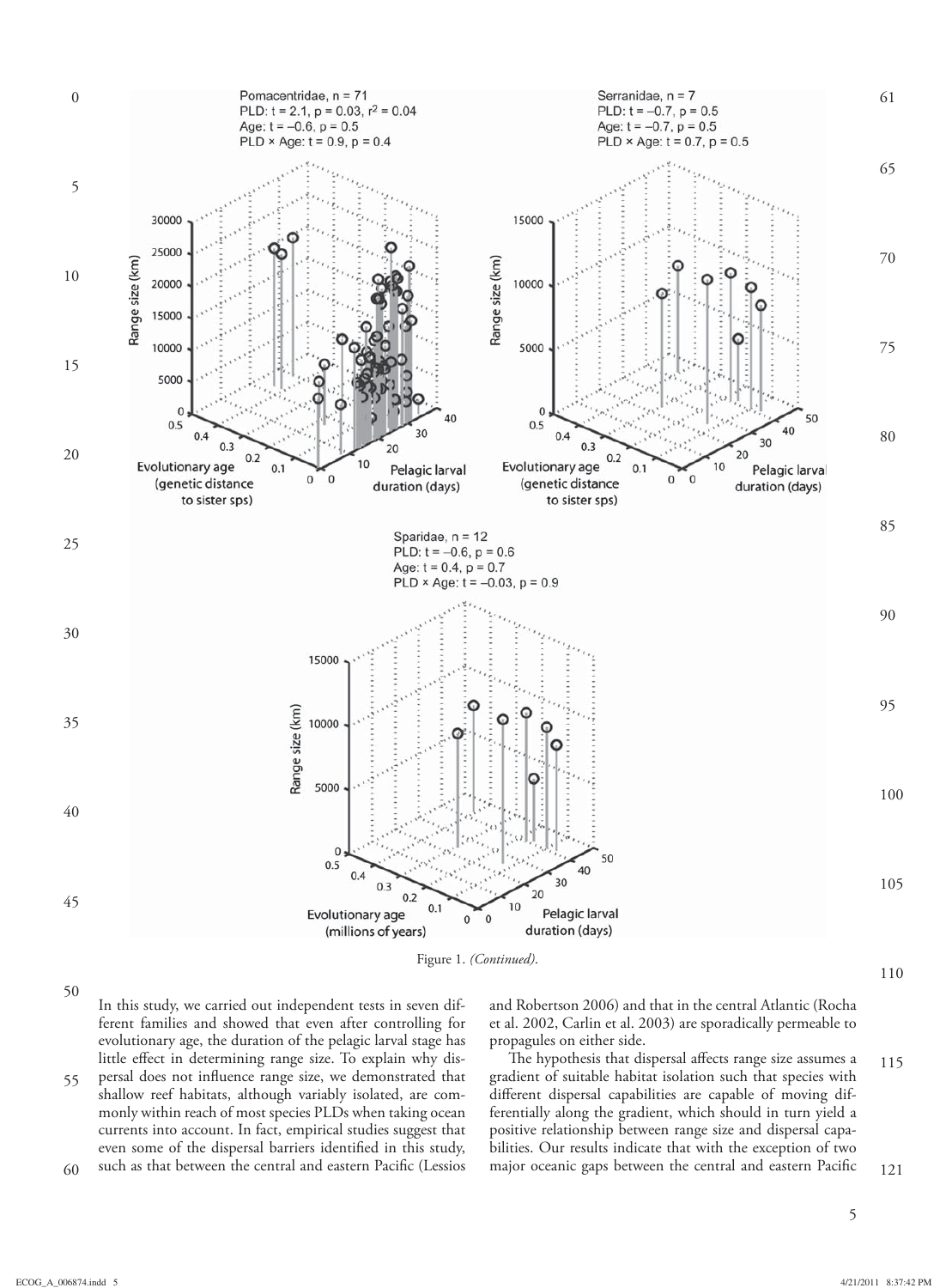

105 Figure 2. Connectivity of the world's tropical reef habitats. a) Spatial isolation of the tropical reef habitats quantified as the shortest distance to reef habitats. b) Oceanographic isolation of tropical reef habitats quantified as the minimum time it takes to reach all reef habitats as determined by ocean currents (see animation in Supplementary materials). c) Minimum time required to disperse from every reef patch to every other habitat patch. The lines between habitat patches represent dispersal connections color coded according to their travel time. These connections are represented as lines; however, they constitute voyages followed by particles given ocean circulation (see animation in Supplementary materials). d) Network representing the proportion of species whose pelagic larval duration is insufficient to connect habitat patches.

50 and the western and eastern Atlantic (Fig. 2c), most tropical reef habitats in the world can be colonized during the pelagic larval duration of most reef fish species. This high degree of connectivity between tropical reefs is supported by recent genetic studies suggesting high population connectivity across the Indo-Pacific (Craig et al. 2007, Horne et al. 2008) and Atlantic (Rocha et al. 2002, Carlin et al. 2003, Purcell

55 60 et al. 2006) Oceans [some of these studies include microsatellite markers (Purcell et al. 2006), which are known to evolve at relatively fast rates indicating that connectivity is established rather quickly, at least for the purpose of maintaining integrated geographical ranges]. These results suggest

6

110 that the assumption about a gradient of habitat isolation does not hold true for many reef fish species across the tropics, which likely explains the poor correlation between dispersal ability and range size in reef fishes.

115 121 Support for the limited isolation of marine habitats to the dispersal of reef fishes is also available from the fact that some species without a larval period can be broadly distributed (e.g. the genus *Acanthochromis* ) and from recent studies on invasive reef fish species. For instance, less than a decade after it was first observed off Florida, the Indo-Pacific lionfish Pterois volitans, which likely has a typical larval duration ranging between 20 and 40 d (Whitfield et al. 2002),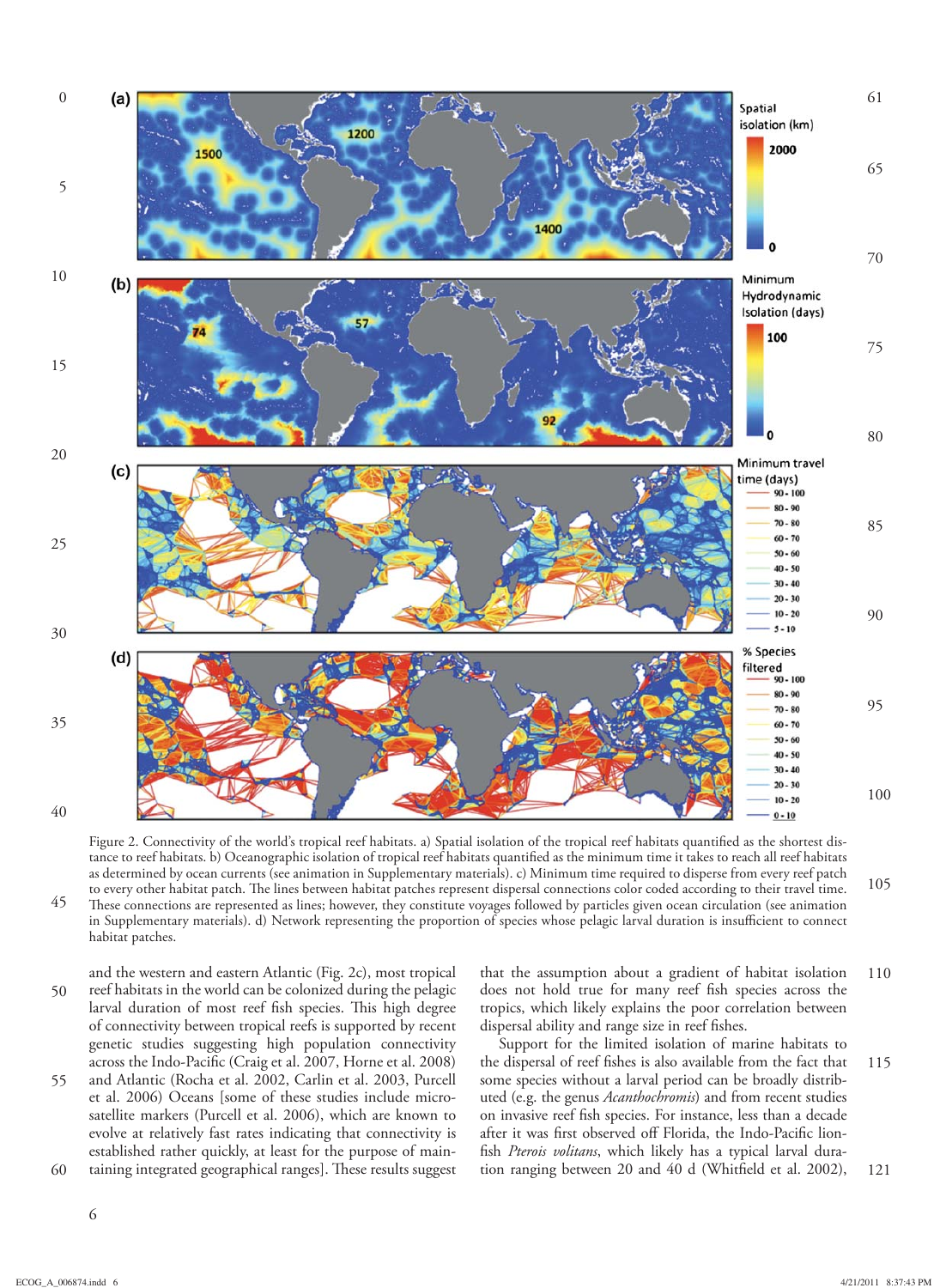- 0 is now widely distributed throughout the southeast coast of the United States, Bahamas, Dominican Republic and several other countries in the Caribbean (Whitfield et al. 2002, 2007, Guerrero and Franco 2008, Green and Cote 2009). The contemporary and rapid expansion of this species' geographical
- 5 range highlights the relatively low impedance of habitat isolation to the expansion of species ranges and the short time required to colonize new habitats relative to the evolutionary time-scales on which species live. A similar example concerns the introduction of grouper and snapper species in Hawaii
- 10 in the early 1960s. In an attempt to improve fisheries, the Bureau of Commercial Fisheries and the Division of Fish and Game of the state of Hawaii introduced eleven species of Serranidae and Lutjanidae to several Hawaiian reefs (Oda and Parrish 1981, Randall 1987). Of the eleven introduced
- 15 species, three established resident populations and two became broadly distributed throughout the entire Hawaiian Archipelago (Oda and Parrish 1981, Randall 1987). The rapid spread of these species supports the limited effects of isolation in preventing the expansion of species. The fact that
- 20 many species failed to establish is also interesting because it suggests that the potential for colonization or reachability of adequate habitats alone is unlikely to cause range expansion, as most species succeeded in reaching new habitats but most failed to establish within them. The reasons for why
- 25 species fail to establish populations or the factors limiting their geographical expansion can be varied and could include physiological tolerances to environmental factors such as temperature and salinity (Marshall et al. 2010), ecological factors such as predation and competition, specific habitat
- 30 requirements (e.g. terrestrial inputs, habitat size and quality, etc.) and potentially many others (reviewed by Gaston 2003, Lester and Ruttenberg 2005, Lester et al. 2007). Such a wide variety of factors may well explain why in some species PLD is proportional to traveled distance while in others it is not
- 35 (Shanks et al. 2003). Discussion of these factors, however, is outside the scope of this paper which was to demonstrate the role, or lack thereof, of dispersal on range size.

 In combination, our results indicate that habitat isolation plays a minor role in limiting the geographical expan-

- 40 sion of reef fishes through dispersal, and perhaps much less so considering the long evolutionary time-scales over which most species have been dispersing. Identifying the factors limiting the geographical extent of reef fish species remains a challenge to reef fish biogeography; yet our study
- 45 suggests that the focus should be shifted to attributes other than dispersal over ecological (i.e. PLD) or evolutionary (i.e. species age) time.
- 50  *Acknowledgements –* Funding was provided by the Sloan Foundation as part of the Census of Marine Life program through the Future of Marine Animal Populations project. Funding for EAT was provided by the Australian Research Council (DP0878306) and the World Wildlife Fund (Kathryn Fuller Post-doctoral Research Fellowship).
- 55

# **References**

 Allen, G. R. and Robertson, D. R. 1994. Fishes of the tropical eastern Pacific. – Univ. of Hawaii Press.

- 61 Allen, G. R. et al. 1997. Marine fishes of tropical Australia and south-east Asia, 3rd rev. ed. – Western Australian Museum, Perth.
- Bellwood, D. R. et al. 2004. Evolution and biogeography of marine angelfishes (Pisces: Pomacanthidae). – Mol. Phylogenet. Evol. 33: 140–155.
- Bellwood, D. R. et al. 2010. Evolutionary history of the butterflyfishes (f: Chaetodontidae) and the rise of coral feeding fishes. – J. Evol. Biol. 23: 335–349.
- 70 Carlin, J. et al. 2003. Ancient divergences and recent connections in two tropical Atlantic reef fishes *Epinephelus adscensionis* and *Rypticus saponaceous* (Percoidei: Serranidae). – Mar. Biol. 143: 1057–1069.
- Castro, J. J. et al. 2002. A general theory on fish aggregation to floating objects: an alternative to the meeting point hypothesis. – Rev. Fish Biol. Fish. 11: 255–277.
- 75 Chassignet, E. P. et al. 2009. US GODAE: Global Ocean Prediction with the HYbrid Coordinate Ocean Model (HYCOM). – Oceanography 22: 64–75.

 Chiba, S. N. et al. 2009. Comprehensive phylogeny of the family Sparidae (Perciformes: Teleostei) inferred from mitochondrial gene analyses. – Genes Genet. Syst. 84: 153–170.

- Cooper, W. J. et al. 2009. Exploring the radiation of a diverse reef fish family: phylogenetics of the damselfishes (Pomacentridae), with new classifications based on molecular analyses of all genera. – Mol. Phylogenet. Evol. 52: 1–16.
- 85 Cowman, P. F. et al. 2009. Dating the evolutionary origins of wrasse lineages (Labridae) and the rise of trophic novelty on coral reefs. – Mol. Phylogenet. Evol. 52: 621–631.
- Coyne, J. A. and Orr, H. A. 2004. Speciation. Sinauer. Craig, M. and Hastings, P. A. 2007. A molecular phylogeny of the groupers of the subfamily Epinephelinae (Serranidae) with a revised classification of the Epinephelini. - Ichthyol. Res. 54: 1–17.
- Craig, M. T. et al. 2007. High genetic connectivity across the Indian and Pacific oceans in the reef fish *Myripristis berndti* (Holocentridae). – Mar. Ecol. Prog. Ser. 334: 245–254.
- Floeter, S. R. et al. 2008. Atlantic reef fish biogeography and evolution. – J. Biogeogr. 35: 22–47.
- Gaston, K. J. 2003. *The structure and dynamics of geographic ranges*. – Oxford Univ. Press.
- Goodwin, N. B. et al. 2005. Macroecology of live-bearing in fishes: latitudinal and depth range comparisons with egg-laying relatives. – Oikos 110: 209–218.
- 100 Green, S. J. and Cote, I. M. 2009. Record densities of Indo-Pacific lionfish on Bahamian coral reefs. - Coral Reefs 28: 107.

 Guerrero, K. A. and Franco, A. L. 2008. First record of the Indo-Pacific red lionfish *Pterois volitans* (Linnaeus, 1758) for the Dominican Republic. – Aquat. Invasions. 3: 267–268.

- 105 Halpern, B. S. et al. 2008. A global map of human impact on marine ecosystems. – Science 319: 948–952.
- Horne, J. B. et al. 2008. High population connectivity across the Indo-Pacific: congruent lack of phylogeographic structure in three reef fish congeners. - Mol. Phylogenet. Evol. 49: 629–638.
- 110 Jones, G. P. et al. 2002. Rarity in coral reef fish communities. - In: Sale, P. F. (ed.), Coral reef fishes: dynamics and diversity in a complex ecosystem. – Academic Press, pp. 81–101.
- Laubach, T. and von Haeseler, A. 2007. TreeSnatcher: coding trees from images. – *Bioinformatics* 23: 3384–3385.
- 115 Lessios, H. A. and Robertson, D. R. 2006. Crossing the impassable: genetic connections in 20 reef fishes across the eastern Pacific barrier. - Proc. R. Soc. B 273: 2201-2208.

Lester, S. E. and Ruttenberg, B. I. 2005. The relationship between pelagic larval duration and range size in tropical reef fishes: a synthetic analysis. – Proc. R. Soc. B 272: 585–591.

Lester, S. E. et al. 2007. The relationship between dispersal ability and geographic range size. – Ecol. Lett. 10: 745–758.

121

7

65

80

90